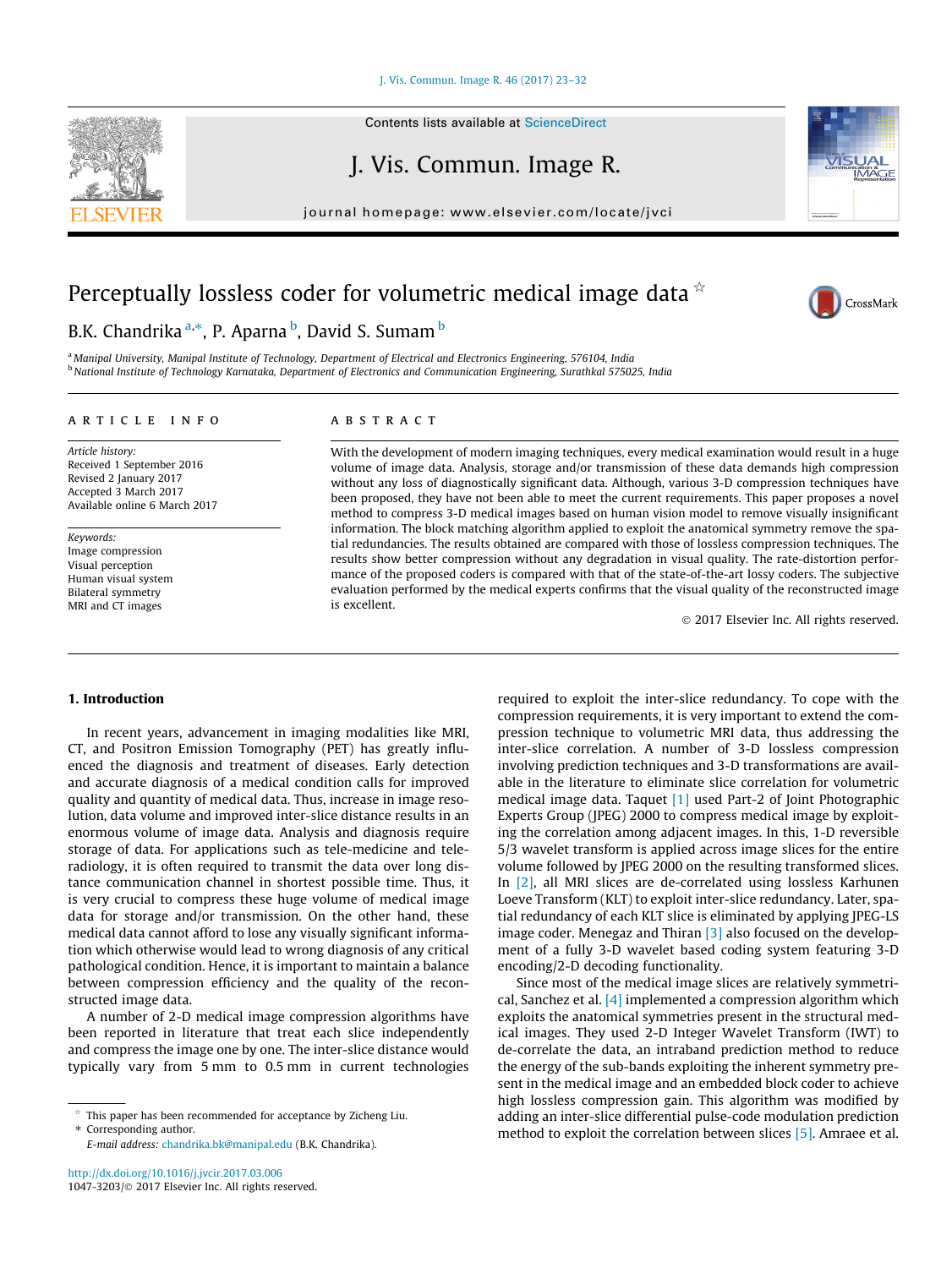<span id="page-1-0"></span>[\[6\]](#page-8-0) eliminates both intra-slice and inter-slice correlations with block matching routines considering symmetrical characteristics of these images. To eliminate inter-slice correlation, authors have first predicted the pixels of one half of the image, using the corresponding pixels in the other half based on symmetric nature of medical image. To exploit inter-slice correlations, successive slices are paired and the same method is applied. Pizzolante et al. [\[7\]](#page-8-0) have suggested a low complexity, reversible 3-D compression algorithm for CT and MRI slices that exploits spatial and slice redundancy using 3-D linear prediction.

Lossless or reversible compression techniques are more preferred by medical professionals as every detail that can be perceived by a medical expert is very significant in the diagnosis of any pathological condition. However, lossless methods for compression of medical images reported in literature including JPEG-Lossless (JPEG-LS) [\[8,9\]](#page-8-0) don't promise good compression efficiency. On the other hand, a number of lossy methods have been proposed that provide high compression but at the cost of quality degradation which is unacceptable by the medical experts. High Efficiency Video Coding (HEVC) is a new standard for video compression. Performance of this video coding is superior to other video coding standards [\[10,11\].](#page-8-0) Hence, this technique is also applied to medical images in picture archiving and communications systems (PACS) [\[12,13\].](#page-9-0) However many times HEVC is required to operate at higher bitrates to meet the quality constraint.

So majority of the lossless or lossy compression algorithms available for medical image data do not completely fulfill the quality-compression requirement. Hence, there is a need to have an intermediate system with compression efficiency close to that of lossy and quality close to that of lossless compression system. This can be achieved easily by exploiting HVS characteristics to remove visually insignificant data without losing any diagnostically significant data. But vision based compression of medical images, is still a major challenge. The paper by Wu et al. [\[14\]](#page-9-0) used this approach to compress MRI, CT and computed radiography medical images by embedding visual pruning function into JPEG 2000 coding framework. However this coding technique is developed for 2-D medical images.

From the above study, it has been observed that there is a need to propose a novel method that would combine removal of symmetrical redundancies, removal of inter-slice redundancies, and at the same time removal of visually/diagnostically insignificant data based on HVS. With this in mind, we have proposed a novel technique based on human perception that guarantees a quality very much close to that of lossless methods and at the same time low bitrates close to that of lossy methods. The proposed perceptually lossless image coding (PLIC) provides greater compression gain than lossless coding schemes while producing images without any visible loss. The proposed perceptually lossless compression method for 3-D MRI and CT image data embeds Just Noticeable Distortion (JND) profile with symmetry based lossless image compression technique different from [\[14\]](#page-9-0) to remove visually redundant information. In the proposed method, two types of JND models are combined with block matching algorithm and their performances are compared. Along with this, we also compare the results with lossless compression techniques. Rest of the paper is structured as follows. Symmetry based perceptually lossless image coder (PLIC) is discussed in Section 2, in which background luminance and texture based JND models are used to eliminate perceptual redundant information. Simulation results are given in Section [3.](#page-4-0)

#### 2. Proposed method

Block diagram of the proposed method consisting of Quantizer, Symmetry detector, JND profile estimator, Inter-slice block matching, Intra-slice block matching and Arithmetic coding is shown in Fig. 1. Detailed explanation of each of these blocks is presented in the following subsections.

Proposed JND profile estimator calculates the visibility threshold value for all the image slices in spatial domain. This quantizer removes the visually redundant data. A block matching unit following this removes the inter-slice redundancy. Symmetry detector block checks the presence of symmetry in each slice and if present would feed it to the intra-slice block matching unit. Intra-slice block match routine is applied on residual data of each slice to improve bit rate if symmetry is present in the image plane. Finally, the image residue and the displacement vectors generated by block matching are compressed using arithmetic coding. A feedback from the reconstructed image is used for computing the Visual Information Fidelity (VIF) which is used to fix the quantization weighting factor  $q_0$  as explained in Section [2.2.](#page-3-0) This algorithm is simulated with two types of JND estimators as explained below.

#### 2.1. JND profile estimator

Medical image compression demands for high visual quality close to that of lossless methods for medical examination. At the same time, good compression efficiency like lossy methods are also desirable. To achieve high visual quality with good compression performance, it is very important to utilize the HVS characteristics. Exploiting HVS characteristic guarantees removal of visually insignificant data without altering any diagnostically significant data. JND profile is employed to exploit these perceptual/visual redundancies which provides a visibility threshold of distortion for each pixel. Reconstruction errors in the images are unnoticeable below this threshold. Among the available spatial domain and transform domain JND models in the literature  $[15]$ , two spatial domain JND models are used in this work.Visibility threshold in first model (JND model-1) is dependent on average background luminance around the pixel and spatial gradient in the background luminance. Visibility threshold in second model (JND model-2) is



Fig. 1. Block diagram of the proposed method.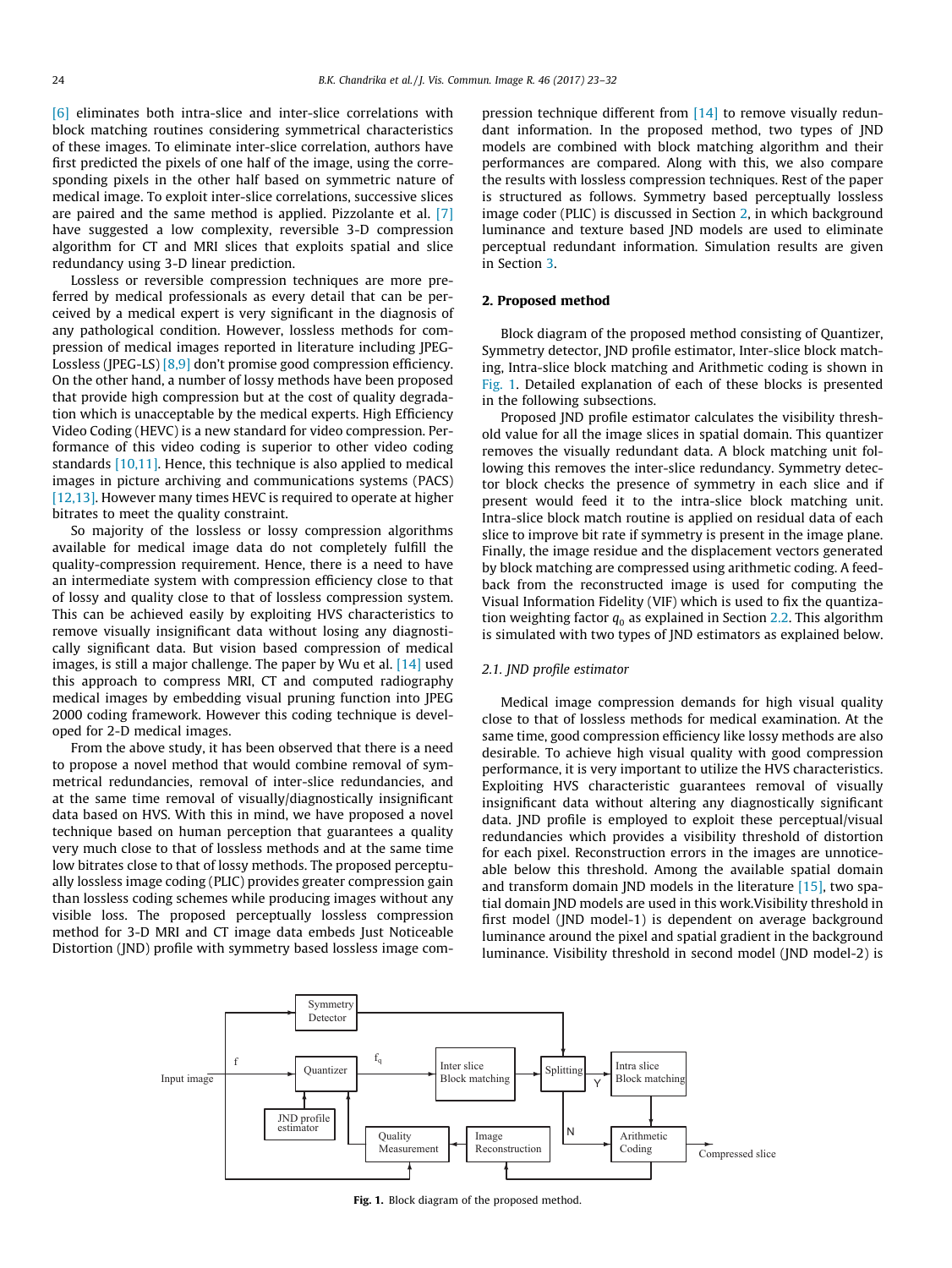dependent on average background luminance, spatial luminance gradient and texture masking.

#### 2.1.1. JND Model-1

Perceptual redundancies present in images are primarily due to the disparity in sensitivity of HVS to the differing levels of contrast and luminance variation in the spatial domain. While applying the feature of HVS to the image, the visibility threshold is the most important measure for expressing perceptual redundancy. Visibility threshold of coding deformity is the magnitude of the stimulus at which degradation becomes just visible or just unnoticeable. The visibility threshold for gray scale images depend on many factors.

Among them, two factors namely Average Background Luminance around the pixel to be considered and Spatial Variation in the background luminance basically affect the images in the spatial domain. Regarding the first factor, it has been proved that human visual perception is sensitive to luminance contrast rather than the absolute luminance value  $[16]$ . Due to the presence of ambient illumination surrounding the display, the distortion in very dark regions tend to be less seen than that is present in regions of better luminance. According to Weber's law, with lower background luminance, the Weber fraction (the ratio of just noticeable luminance difference to stimulus luminance) increases as the background luminance decreases. In the case where the background luminance is high, the Weber fraction remains constant with the increasing background luminance. So high perceptibility threshold is assigned to either very bright or dark areas and low values in regions of medium gray values [\[17\]](#page-9-0). The second factor indicates that the increase in the spatial heterogeneity in the background luminance reduces the visibility of stimuli which is referred as spatial masking.

In our work, the pixel based perceptual model [\[18\]](#page-9-0) has been selected to measure the perceptual redundancy that depend on the above discussed factors which are computed for every pixel. Average background luminance  $bl(x, y)$  and maximum weighted gradient of average background luminance  $wg(x, y)$  surrounding the pixel  $p(x, y)$  are defined as follows:

$$
bl(x,y) = \frac{1}{32} \sum_{a=1}^{5} \sum_{b=1}^{5} p(x-3+a,y-3+b)L(a,b),
$$
 (1)

$$
grad_k(x,y) = \frac{1}{16} \sum_{a=1}^{5} \sum_{b=1}^{5} p(x-3+a,y-3+b)G_k(a,b),
$$
 (2)

$$
wg(x, y) = max(|grad_k(x, y)|), \quad k = 1, 2, 3, 4,
$$
 (3)

for  $1 \leq x < R$  and  $1 \leq y < C$  where R and C are respectively height and width of the image. A weighted low pass mask  $L(a, b)$ ,  $a, b = 1, \ldots, 5$ , as given in Fig. 2 is used to evaluate average background luminance in  $5 \times 5$  window. The maximum weighted gradient of background luminance  $wg(x, y)$  around the pixel in four directions is found in the same  $5 \times 5$  window using mask  $G_k(a, b)$  as shown in Fig. 3 for  $k = 1, ..., 4$  and  $a, b = 1, ..., 5$ .

Visual model developed from  $bl(x, y)$  and  $wg(x, y)$  for the calculation of JND profile is summarized by the following equations:

| $\overline{2}$ | $\overline{2}$ | $\overline{2}$ |  |
|----------------|----------------|----------------|--|
| $\overline{2}$ | $\overline{0}$ | $\overline{2}$ |  |
| $\overline{2}$ | $\overline{2}$ | $\overline{2}$ |  |
|                |                |                |  |

Fig. 2. Mask L for calculating average background luminance.

| $\Omega$ | 0        | 0 | $\theta$       | $\Omega$       |
|----------|----------|---|----------------|----------------|
|          | 3        | 8 | $\overline{3}$ | 1              |
| $\theta$ | $\Omega$ | ∩ | $\overline{0}$ | $\overline{0}$ |
| $-1$     | 3        |   | $\Omega$       |                |
| $\Omega$ | $\Omega$ | ∩ | $\overline{0}$ | $\Omega$       |
|          |          |   |                |                |

| $\theta$         | $\overline{0}$ |                | 0              | $\overline{0}$ |
|------------------|----------------|----------------|----------------|----------------|
| $\theta$         | $\overline{8}$ | 3              | $\overline{0}$ | $\overline{0}$ |
|                  | 3              | $\overline{0}$ | $-3$           |                |
| $\boldsymbol{0}$ | $\overline{0}$ | $-3$           | -8             | $\overline{0}$ |
| 0                | $\overline{0}$ |                | IJ             | $\overline{0}$ |

(a) Mask 
$$
G_1
$$

## (a) Mask *G*<sup>1</sup> (b) Mask *G*<sup>2</sup>

|                |  |  | ą |  |  |   |                |    |  |
|----------------|--|--|---|--|--|---|----------------|----|--|
|                |  |  |   |  |  | 3 |                | -3 |  |
|                |  |  |   |  |  |   |                |    |  |
| (c) Mask $G_3$ |  |  |   |  |  |   | (d) Mask $G_4$ |    |  |

Fig. 3. Mask for calculating the weighted gradient  $wg(x, y)$  in four directions.

$$
s_m(bl(x, y), wg(x, y)) = wg(x, y)\alpha(bl(x, y)) + \beta(bl(x, y)), \qquad (4)
$$

$$
\alpha(bl(x, y)) = 0.0001bl(x, y) + 0.115, \tag{5}
$$

$$
\beta(bl(x, y)) = \lambda - 0.01bl(x, y),\tag{6}
$$

$$
v_{th}(bl(x,y)) = \begin{cases} T_0(1 - (bl(x,y)/127)^{0.5})) + 3, & \text{for } bl(x,y) \le 127 \\ \gamma(bl(x,y) - 127) + 3, & \text{for } bl(x,y) > 127 \end{cases}
$$
(7)

$$
JND_1(x, y) = max(s_m(bl(x, y), wg(x, y)), v_{th}(bl(x, y))),
$$
\n(8)

where  $\alpha$ (bl(x,y)) and  $\beta$ (bl(x,y)) are background luminance dependent functions.  $s_m$  in Eq. (4) calculates the spatial masking effect.  $v_{th}$  in Eq. (7) calculates the visibility threshold due to the background luminance. Maximum value of  $s_m$  and  $v_{th}$  gives the distortion threshold value  $JND_1(x, y)$  in JND model-1 for the pixel at  $(x, y)$  position. The constants  $T_0, \gamma$  and  $\lambda$  are taken as  $17, \frac{3}{128}$  and 0:5 respectively for a viewing distance of 6 times the image height [\[18\].](#page-9-0)

#### 2.1.2. JND Model-2

Previous perceptual model considers only luminance part in an image to determine JND profile. In this perceptual model, along with effects of luminance adaptation, edge accommodative texture masking in spatial domain is also added to meet the HVS characteristic better [\[19\]](#page-9-0). An increase in the texture heterogeneity in the background will accommodate more reduction in the visibility of distortion and is referred as texture masking. Accordingly, textured area can mask more deformity than smooth regions. Also error inserted in edge regions is more prominent compared to nonedge areas due to the reality that edge texture drags more attention from a classic HVS. So this modified model explores both edge and non-edge regions along with luminance masking and texture masking.

Perceptual model reflecting the above stated factors is expressed as:

$$
JND_2(x,y) = \nu_{th}(bl(x,y)) + t_m(x,y) - C_g \times min(\nu_{th}(bl(x,y)), t_m(x,y)),
$$
\n(9)

where  $JND_2(x, y)$  is the distortion threshold value in JND model-2 at pixel  $(x, y)$ ,  $v_{th}(bl(x, y))$  is visibility threshold due to background luminance as defined earlier,  $t_m(x, y)$  is texture masking and  $C_g$  is the gain reduction component due to overlapping effect in masking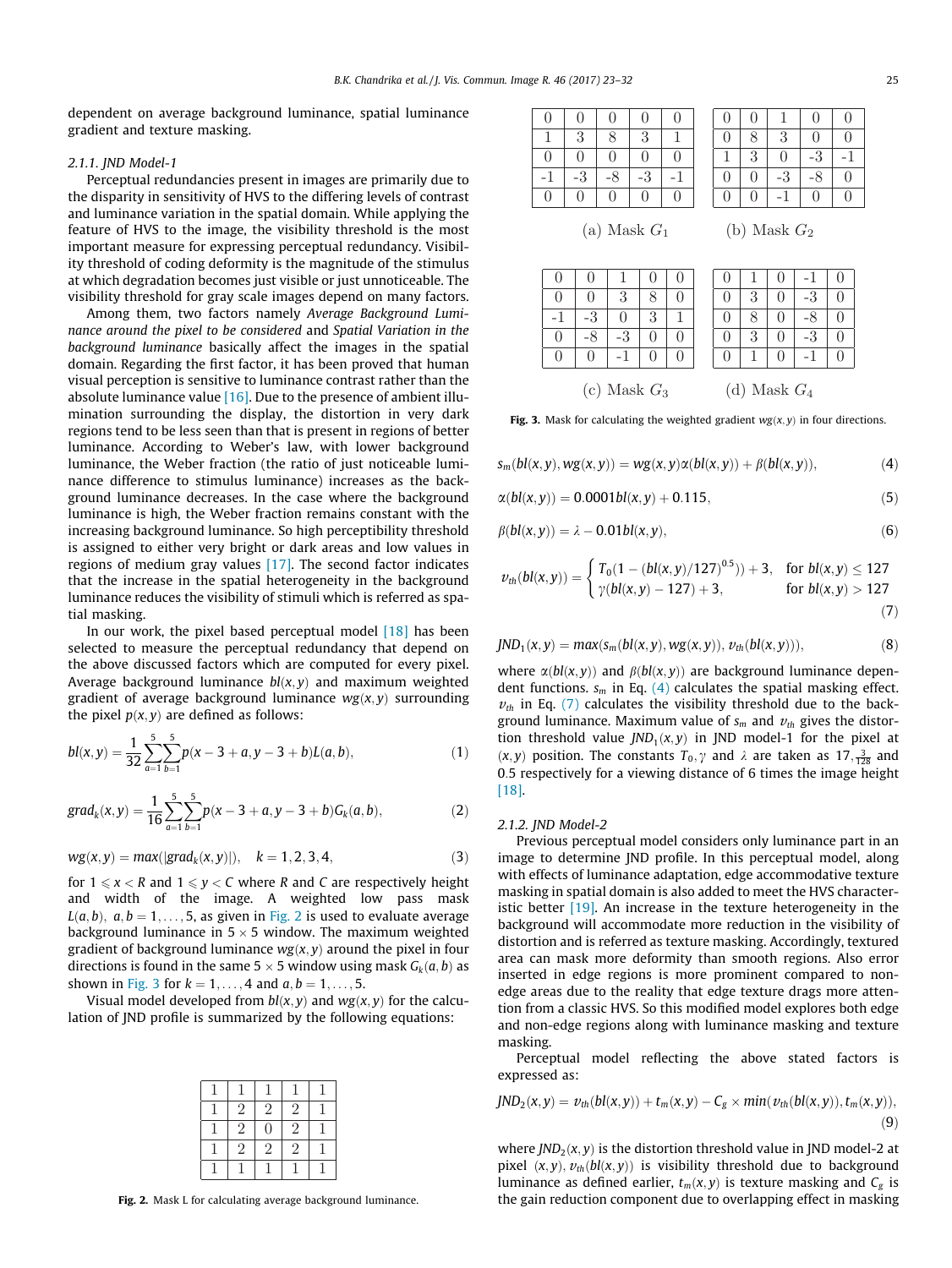<span id="page-3-0"></span>of two basic masking factors for gray level image. Value taken in simulation is 0.3 for viewing distance of approximately 6 times of the image height [\[19\]](#page-9-0).

Texture masking which considers edge information also is defined as:

$$
t_m(x,y) = \varepsilon w g(x,y) W(x,y), \qquad (10)
$$

where  $wg(x, y)$  denotes maximum weighted average of background luminance gradient around the pixel at  $(x, y)$  as defined earlier.  $\varepsilon$  is a control parameter and is set as 0.117.  $W(x, y)$  is edge related weight of the pixel at  $(x, y)$  and it is computed by Canny edge detector followed by a Gaussian low-pass filter given by:

$$
W(x, y) = E(x, y) * g,
$$
\n(11)

 $E(x, y)$  is edge map of image  $p(x, y)$  and is obtained with Canny detector with threshold of 0.5. g is a  $7 \times 7$  kernel size Gaussian low pass filter with standard deviation of 0.8 to remove noise [\[20\].](#page-9-0)

### 2.2. Quantizer

Proposed quantizer depends on the JND profile of the image. In [Fig. 1,](#page-1-0)  $f(x, y)$  is the pixel value of input image at  $(x, y)$  position and  $f_a(x, y)$  is the corresponding reconstructed pixel value.  $f_a(x, y)$  is given by:

$$
f_q(x, y) = q_o \times JND(x, y) \times r(x, y), \qquad (12)
$$

and

$$
r(x, y) = round\left(\frac{f(x, y)}{q_o \times JND(x, y)}\right),\tag{13}
$$

 $q_o$  is quantization weighting factor and  $JND(x, y)$  is either  $JND_1(x, y)$  or  $JND_2(x, y)$  value. Selection of  $q_0$  to have good compression efficiency and visual quality is discussed in Section [3.5.](#page-5-0)

#### 2.3. Symmetry detection

Human body exhibits bilateral symmetry which is preserved in most of the medical image slices. Function of the proposed symmetry detector is to determine the prominent axis of bilateral symmetry if it exists in the medical image slices. It is achieved by finding collection of mirror feature points [\[21\]](#page-9-0) in 2-D medical image slices. Using scale invariant feature transform [\[22\]](#page-9-0), an array of feature points  $fp_i$  are identified where  $fp_i = (x_i, y_i, \theta_i)$  describes its location in  $(x, y)$  co-ordinates and its orientation as  $\theta_i$ .

First a feature descriptor  $d_i$  associated with each feature point is created followed by generation of a set of mirrored descriptors  $m_i$ corresponding to  $d_i$ . It is realized through reflecting the each image about the  $x$  (or  $y$ ) axis and determining the feature point descriptors  $m_i$  for the mirrored image. Every mirrored feature point is a matching feature point of  $fp_i$  and hence  $m_i$  is the reflected form of  $d_i$ . Descriptors  $d_i$  and  $m_i$  contain the best matching points  $p_i$ and  $p_k$  that are clustered together to choose a possible symmetry axis. This axis passes perpendicularly through the midpoint of the line joining  $p_i$  and  $p_k$ . If there are many such potential axis of symmetry, one dominant axis of symmetry is selected on the basis of symmetry magnitude for each pair as predominant axis of symmetry. The major axis of symmetry present in one slice of a medical image is illustrated in Fig. 4.

#### 2.4. Block matching algorithm

As shown in [Fig. 1](#page-1-0), there are two separate block matching stages in our proposed method. Conventional block matching routine is a way of locating the best match for the macro-blocks in its adjacent



Fig. 4. Symmetry detection: (a) Original image. (b) Image with predominant axis of symmetry.

image slice. Conventional block matching routine is modified to improve the compression ratio.

#### 2.4.1. Inter-slice block matching

Medical image slices generated by imaging modalities are generally cross sections of human body with slices that are parallel to one another separated by a small inter-slice distance. Inter-slice distance would typically be in the range of 5–0.5 mm which results in correlation between the adjacent slices. Inter slice block matching routine is used to improve bit rate by removing these redundancies in slice direction. Current image slice  $I_i$  is split into non overlapped blocks of  $8 \times 8$  and a search window of size  $16 \times 16$ is defined in the previous image slice  $I_{i-1}$ . Most of the medical images have clinically irrelevant background with pixel values of zero. This particular case is considered to improve the efficiency of the compression algorithm by checking for values in  $8 \times 8$  block. If all values are zero, block match routine is not applied. If all pixel values are not zero in 8  $\times$  8 block, block match routine is applied to search for a best match in search window. Since there is correlation between the two successive image slices there must be a best match for each  $8 \times 8$  block in the search window. Sum of Absolute Difference (SAD) given by Eq. (14) for each match is computed.

$$
SAD(x, y, r, s) = \sum_{l=0}^{7} \sum_{m=0}^{7} |I_i(x + l, y + m) - I_{i-1}(x + r + l, y + s + m)|
$$
\n(14)

where  $(x, y)$  is the position of the current block and  $(r, s)$  is the displacement of the current block in  $I_i$  relative to the block in the previous slice  $I_{i-1}$ .

Minimum value of SAD decides the best match. Corresponding block matching residual and displacement vector is taken for further processing. In case, minimum SAD value is greater than sum of all pixel values in the current  $8 \times 8$  block, pixel values in the  $8 \times 8$  block are saved instead of saving difference of pixel values in reference window and search window. This particular case is represented by a different displacement vector to assist decoder while reconstructing the image.

#### 2.4.2. Intra-slice block matching

If there is symmetry in the current image plane which is predicted by symmetry detector, inter-slice block matching residual image is split along axis of symmetry. Intra-slice block matching routine is applied on inter-slice block matching residual image. This step is bypassed in case there is no symmetry. Intra-slice block matching is same as inter-slice block matching.

#### 2.5. Entropy coding

Entropy coding is the final lossless step involved to remove the statistical redundancies present in the data. In this method,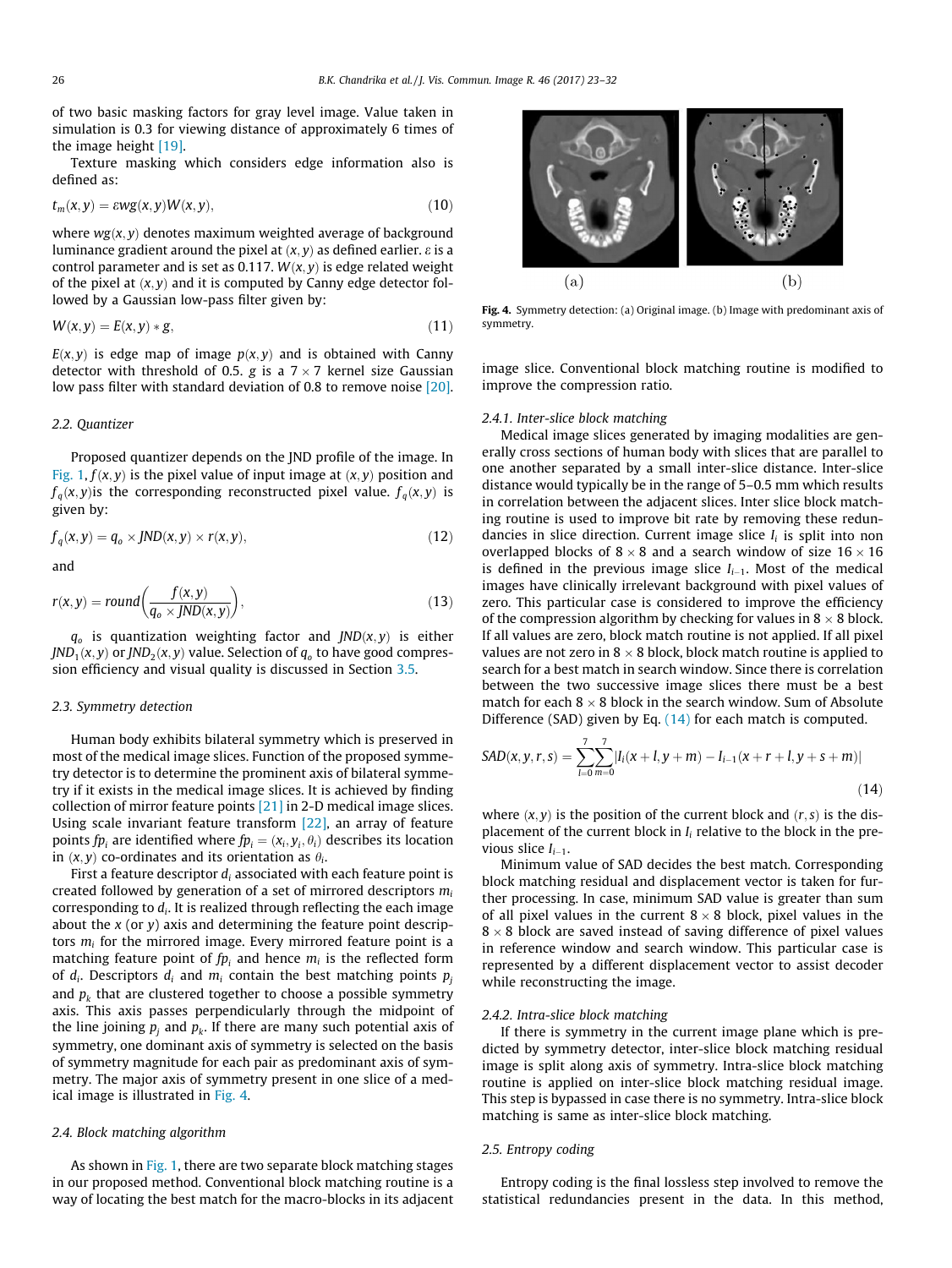<span id="page-4-0"></span>entropy coding is achieved by context adaptive binary arithmetic coding (CABAC). CABAC is applied on block matching residual image from inter-slice block matching unit or from intra-slice block matching unit and corresponding displacement vectors. Arithmetic coding tries to evaluate the probability with which certain characters appear and optimize the length of the code. Another advantage of arithmetic coding over other entropy coders is the convenience of adaptation, i.e., update of probability tables as the data is processed.

#### 3. Results and discussions

#### 3.1. Medical data set

The proposed algorithm is tested on a number of image volume data sets obtained from various sources. However, we have presented the results for a total of 704 slices of dataset obtained from Mallinckrodt Institute of Radiology, Image processing lab [\[23\].](#page-9-0) The MRI and CT data sets have dimensions of 256  $\times$  256 with 8 bit per pixel. Table 1 gives the details of the MRI and CT test image data base.

#### 3.2. Metrics for evaluating compression algorithms

Most of the lossy compression algorithms are evaluated by objective metrics such as Peak Signal to Noise Ratio (PSNR) and Relative Error, even though many a time they do not correlate well with subjective quality sensed by the HVS. Visual Signal to Noise Ratio (VSNR), VIF and Structural Similarity Index (SSIM) are some of the HVS based quantitative performance metrics available in the literature [\[24–26\]](#page-9-0) to evaluate the quality of the reconstructed medical images. The proposed PLIC use VSNR, VIF, SSIM along with PSNR to evaluate the quality of the reconstructed image.

• VSNR [\[27\]](#page-9-0) operates via two stage approach. In the first stage, contrast detection threshold is computed with wavelet based models of visual masking and visual summation to determine the visibility of distortion in the distorted image. If the distortions are below the threshold of detection, VSNR =  $\infty$  (i.e. distorted image is deemed to be of perfect visual fidelity). If the distortions are above the threshold, VSNR value is calculated.

#### Table 1

Details of medical images used in the study [\[23\]](#page-9-0).

• SSIM [\[28\]](#page-9-0) is based on the assumption that HVS is sensitive to structural information and there is structural dependency among neighboring pixels in the image. This metric estimates the similarity/difference between two images by combining three components of HVS such as brightness, contrast and structure. SSIM index between two images  $p$  and  $g$  is given by the following expressions [\[28\]:](#page-9-0)

$$
SSIM(p, g) = I(p, g)c(p, g)s(p, g)
$$
\n(15)

where  $I(p, g)$  is luminance component,  $c(p, g)$  is the contrast component and  $s(p, g)$  is the structural component. If images p and g are identical, value of  $SSIM(p, g) = 1$  and are close to each other  $SSIM(p, g)$  value also close to 1.

• VIF [\[29\]](#page-9-0) quality measure is based on correlation distortion, contrast distortion and luminance distortion. In this quality assessment, the amount of information that can be extracted by brain from the original image is first measured. Later, loss of the same information in the presence of reconstructed (distorted) image is measured. VIF value calculated between original image and its copy is exactly one. For contrast enhanced images, VIF value is more than one. For blurred or compressed images VIF, value lies between 1 and 0.

#### 3.3. Implementation details

The proposed method is implemented in Matlab<sup>®</sup> 2015a 8.5.0 on an Intel<sup>®</sup> Core<sup>™</sup> i7 Processor. Simulation results for the two JND models discussed are evaluated. Algorithm using JND model-1 is referred as perceptually lossless image coder-1 (PLIC-1) and the algorithm using JND model-2 is referred perceptually lossless image coder-2 (PLIC-2) for further discussions.

#### 3.4. Effect of using JND models in PLIC-1 and PLIC-2

Compression performance of the proposed method in the absence and presence of JND model is given in Table 2. Column 2 and 4 in Table 2 gives the average bit rate after applying only inter-slice block match algorithm without and with modifications in conventional method. There is an improvement of 10.92% in average bit rate by only with inter-slice block matching algorithm. Column 3 and 5 in Table 2 give the average bit rate after applying

| Serial number | Image         | History                     | Number of slices | Image data size           |
|---------------|---------------|-----------------------------|------------------|---------------------------|
|               | CT Skull      | Tripod fracture             | 192              | $256 \times 256 \times 8$ |
| ۷.            | CT wrist      | Healing scaphoid dissection | 176              | $256 \times 256 \times 8$ |
|               | CT carotid    | Internal carotid dissection | 64               | $256 \times 256 \times 8$ |
| 4.            | CT Aperts     | Aperts syndrome             | 96               | $256 \times 256 \times 8$ |
|               | MRI Liver t1  | Normal                      | 48               | $256 \times 256 \times 8$ |
| 6.            | MRI Liver t2  | Normal                      | 48               | $256 \times 256 \times 8$ |
| $\prime$ .    | MRI sag head  | Left exophthalmos           | 16               | $256 \times 256 \times 8$ |
| 8.            | MRI ped chest | Congenital heart disease    | 64               | $256 \times 256 \times 8$ |

Table 2

Comparison of bitrates of methods without and with JND models.

| Image |                         | Without modification in block match   | With modification in block match | PLIC-1                                | PLIC-2 |       |
|-------|-------------------------|---------------------------------------|----------------------------------|---------------------------------------|--------|-------|
|       | Inter-slice block match | Inter-slice & Intra-slice block match | Inter-slice block match          | Inter-slice & Intra-slice block match |        |       |
|       | 2.020                   | 1.983                                 | 1.783                            | 1.766                                 | 1.767  | 1.652 |
|       | 1.370                   | 1.360                                 | 1.163                            | 1.152                                 | 1.150  | 1.137 |
|       | 2.158                   | 2.112                                 | 1.683                            | 1.654                                 | .544   | 1.508 |
| 4     | 1.228                   | 1.207                                 | 1.035                            | 0.989                                 | 0.783  | 0.777 |
|       | 2.402                   | 2.391                                 | 2.383                            | 2.353                                 | 2.286  | 2.282 |
| 6     | 1.946                   | 1.916                                 | 1.795                            | 1.794                                 | 1.841  | 1.791 |
|       | 1.894                   | 1.884                                 | 1.868                            | 1.775                                 | 1.572  | 1.558 |
| o     | 1.628                   | 1.618                                 | 1.645                            | 1.592                                 | .336   | 1.336 |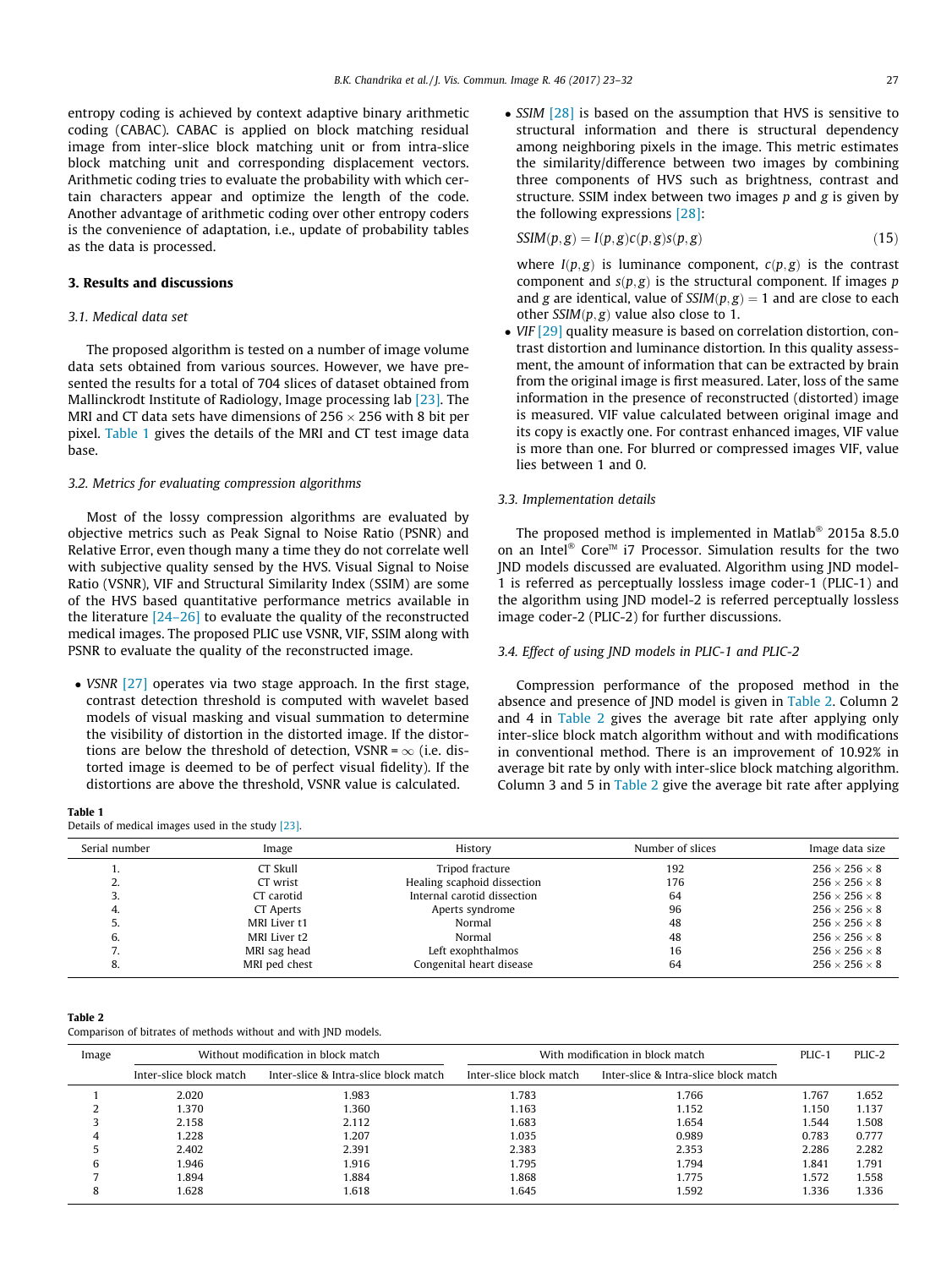<span id="page-5-0"></span>

| Table 3                                                   |
|-----------------------------------------------------------|
| Bit rate and VIF for minimum and maximum value of $q_a$ . |
|                                                           |

| Image set | PLIC-1      |             |             |             | PLIC-2      |             |             |             |
|-----------|-------------|-------------|-------------|-------------|-------------|-------------|-------------|-------------|
|           | $bpp_{max}$ | $bpp_{min}$ | $VIF_{max}$ | $VIF_{min}$ | $bpp_{max}$ | $bpp_{min}$ | $VIF_{max}$ | $VIF_{min}$ |
|           | 1.8131      | 1.7311      | 0.9750      | 0.8498      | 1.7652      | 1.6121      | 0.9811      | 0.8824      |
|           | 1.2294      | 1.1339      | 0.9598      | 0.8192      | 1.1586      | 1.1112      | 0.9600      | 0.7986      |
|           | 1.7382      | 1.3294      | 0.9881      | 0.8776      | 1.7362      | 1.2973      | 0.9900      | 0.8903      |
| 4         | 0.8810      | 0.8056      | 0.9757      | 0.8719      | 0.8777      | 0.7984      | 0.9770      | 0.8771      |
|           | 2.3992      | 2.2752      | 0.9537      | 0.7789      | 2.4006      | 2.2658      | 0.9539      | 0.7825      |
| 6         | 1.9894      | 1.7907      | 0.9800      | 0.8679      | 1.9483      | 1.7625      | 0.9866      | 0.8852      |
|           | 1.6166      | 1.5339      | 0.9281      | 0.7331      | 1.6223      | 1.5414      | 0.9287      | 0.7137      |
| 8         | 1.5076      | 1.1476      | 0.9540      | 0.6350      | 1.5110      | 1.1431      | 0.9540      | 0.6365      |



Fig. 5. Variation of VIF and CR with  $q_o$ : for (a) PLIC-1 compression technique. (b) PLIC-2 compression technique.

Table 4 Rate-distortion performance of PLIC-1 and PLIC-2.

| Image set | PLIC-1      |                 |        |             |       | PLIC-2    |               |            |             |       |
|-----------|-------------|-----------------|--------|-------------|-------|-----------|---------------|------------|-------------|-------|
|           | $PSNR$ (dB) | $VSNR$ ( $dB$ ) | VIF    | <b>SSIM</b> | bpp   | PSNR (dB) | $VSNR$ $(dB)$ | <b>VIF</b> | <b>SSIM</b> | bpp   |
|           | 50.15       | 46.29           | 0.9426 |             | 1.767 | 51.42     | 47.94         | 0.9565     |             | 1.652 |
|           | 48.98       | 53.53           | 0.9145 |             | 1.150 | 49.05     | 53.56         | 0.9169     |             | 1.137 |
|           | 52.89       | 50.88           | 0.9700 |             | 1.544 | 53.46     | 50.89         | 0.9710     |             | 1.508 |
|           | 52.14       | 56.37           | 0.9481 | 0.9994      | 0.783 | 52.28     | 56.42         | 0.9503     | 0.9994      | 0.777 |
|           | 42.64       | 46.69           | 0.8927 | 0.9947      | 2.286 | 42.67     | 46.69         | 0.8937     | 0.9947      | 2.282 |
| 6         | 50.53       | 46.98           | 0.9508 |             | 1.841 | 51.20     | 47.04         | 0.9597     |             | 1.791 |
|           | 46.39       | 55.32           | 0.8543 |             | 1.572 | 46.42     | 55.35         | 0.8550     |             | 1.575 |
|           | 43.30       | 54.29           | 0.8334 | 0.9914      | 1.336 | 43.32     | 54.28         | 0.8337     | 0.9914      | 1.336 |

inter-slice block match and intra-slice block match algorithm if symmetry is present in slice, without and with modifications in conventional method. There is an average improvement of 12.18% in average bit rate in overall performance of lossless compression algorithm with modifications in block match routine.

## 3.5. HVS based performance evaluation

Algorithm is evaluated for different values of quantization weighting factor  $q_0$  ranging from 0.2 to 1 in steps of 0.1. This demonstrates that as the value of  $q_0$  increases, quality of reconstructed image decreases and compression gain increases. Corresponding maximum and minimum value of bit rate and VIF are tabulated in Table 3. By measuring the quality of reconstructed image, value of  $q_0$  can be adjusted.

Normalized Compression Ratio (CR) and VIF are plotted for range of  $q_0$  values from 0.2 to 1 as shown in Fig. 5. As value of  $q_0$ increases, CR increases and VIF decreases. Nearest value of  $q_0$ where CR and VIF curves meet is considered the best value to get both good bit rate and visual quality. Value of  $q_0$  is found to be 0.5 for all data sets except for MRI ped chest. Value of  $q_0 = 0.4$  is used for MRI ped chest to have good bit rate and visual quality as seen from the graph.



Fig. 6. Visual clip of original and reconstructed CT Skull images with PLIC-2 compression technique (slice number of image is 40) at bpp = 1.652; PSNR = 51.42 dB; SSIM = 1; VIF = 0.9565.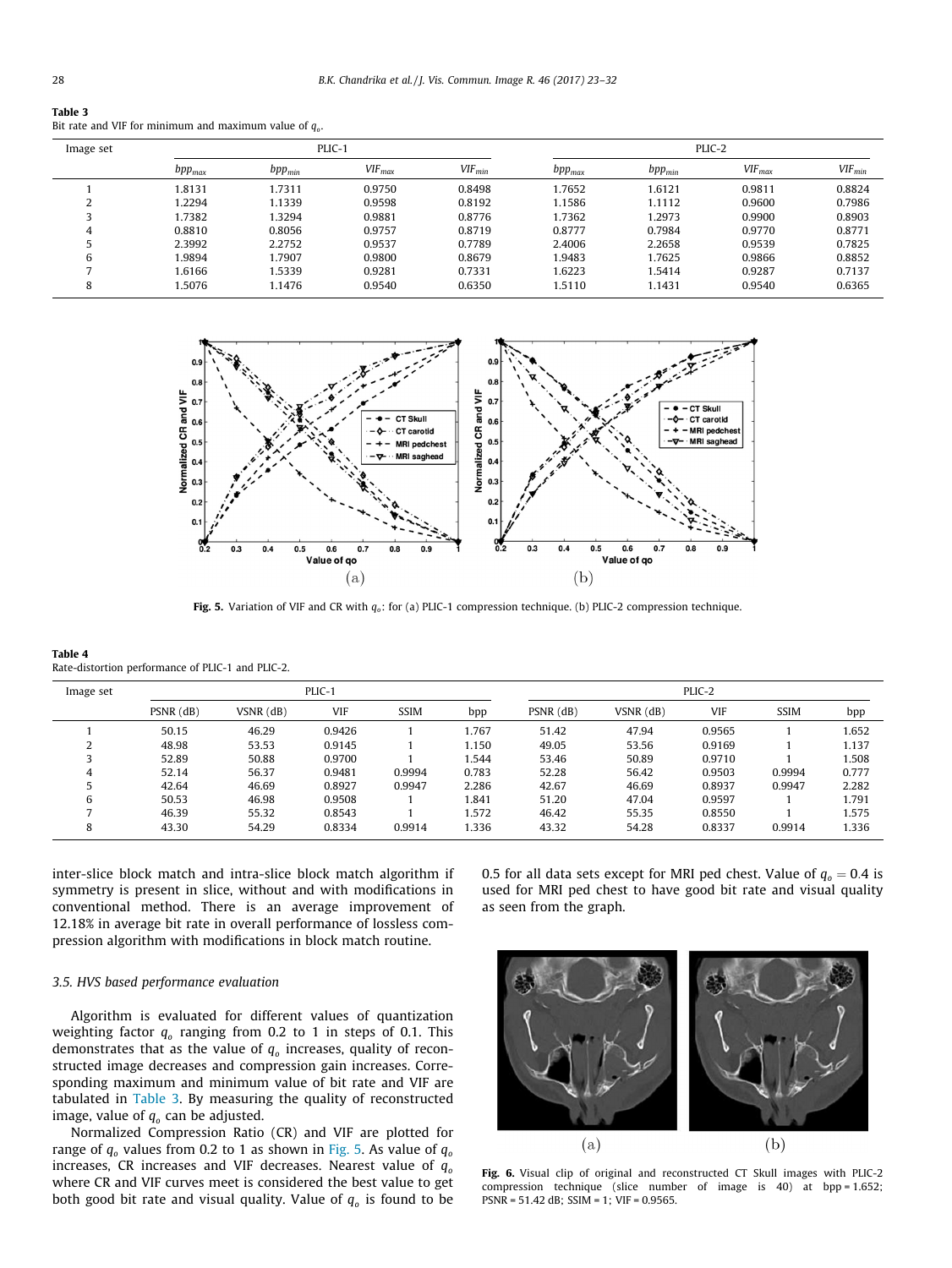

Fig. 7. Visual clip of original and reconstructed MRI Liver t1 images with PLIC-2 compression technique (slice number of image is 20) at bpp = 2.282; PSNR = 42.67 dB; SSIM = 0.9947; VIF = 0.8937.



Fig. 8. Visual clip of original and reconstructed CT Wrist images with PLIC-2 compression technique (slice number of image is 20) at bpp = 1.137; PSNR = 49.05 dB; SSIM = 1; VIF = 0.9169.

By varying the value of  $q_0$  in Eq. [\(12\)](#page-3-0), various bit rates can be obtained for various quality of reconstructed image. Quality is measured with PSNR as well as HVS based metrics like VSNR, VIF and SSIM metrics. The rate-distortion performance comparison for PLIC-1 and PLIC-2 are shown in [Table 4](#page-5-0). SSIM yields the best

Table 5

performance indicator of image quality and it gives the closest match to the subjective quality [\[30\].](#page-9-0) A sample of original medical image slice from each data sets and corresponding reconstructed image with PLIC-2 compression technique is shown in [Figs. 6–8](#page-5-0).

Subjective evaluation was performed in order to confirm the visual quality of the reconstructed data. Six observers were from the medical field which included radiologists and radiographers. A questionnaire was prepared for all the dataset listed in the [Table 1](#page-4-0). Test condition set for the image data was at quantization weighting factor  $q_0$  of 0.5. The objective quality and the subjective score at the specified bit rate for each of the data used for subjective evaluation is listed in Table 5. The observers were shown the original and reconstructed image and were asked to rate the quality on a scale of 1–5. A score of 1 represents poor and 5 represents excellent. The medical experts were satisfied with the quality of reconstructed image and have confirmed that there is no visual impairment that would hinder the medical diagnosis.

#### 3.6. Performance comparison with lossless coders

Although, the proposed method is a perceptually lossless method, we compare its compression performance with that of 3-D lossless compression techniques- namely Context based Adaptive Lossless Image Coder (CALIC) [\[31\]](#page-9-0), 3-D JPEG [\[32\],](#page-9-0) 3-D EZW [\[23\]](#page-9-0), 3-D CB EZW [\[23\],](#page-9-0) Medical Images Lossless Compression (MILC)  $[7]$ , HEVC Intra mode  $[13]$ , HEVC random access mode [\[13\]](#page-9-0) and PLC [\[33\].](#page-9-0) [Table 6](#page-7-0) compares the bitrates of PLIC-1 and PLIC-2 with other lossless compression methods.

CALIC is an adaptive predictive model used for the lossless compression of static 2-D images even though it is computationally complex. In this technique, there is no effort to remove redundancy in slice direction. 3-D EZW use 3-D wavelet transform to remove statistical dependency in all three directions. 3-D CB-EZW algorithm employs context modeling. PLC is a symmetry and differential pulse-code modulation based perceptually lossless image coder for volumetric compression of MR and CT medical images. [Fig. 9](#page-7-0) shows the percentage increase in bit rate with reference method against the algorithm yielding the best bit-rate for each of the test data sets. The results show that the removal of perceptual redundancy and dependency in the slice direction significantly

Objective and subjective evaluation of PLIC-2; score allotted: excellent-5; very good-4; good-3; average-2; poor-1.

| Image                   | bpp   | Objective measure |       |             |                    | Score               |  |
|-------------------------|-------|-------------------|-------|-------------|--------------------|---------------------|--|
|                         |       | $PSNR$ (dB)       | VIF   | <b>SSIM</b> | Radiologists score | Radiographers score |  |
| CT Skull; Slice-1       | 1.651 | 51.41             | 0.956 |             |                    |                     |  |
| CT Skull; Slice-20      | 1.651 | 51.41             | 0.956 |             |                    |                     |  |
| CT Skull; Slice 50      | 1.652 | 51.42             | 0.956 |             |                    |                     |  |
| CT wrist; Slice 15      | 1.137 | 49.05             | 0.916 |             |                    |                     |  |
| CT wrist; Slice 30      | 1.136 | 49.05             | 0.916 |             |                    |                     |  |
| CT wrist; Slice 50      | 1.137 | 53.56             | 0.916 |             |                    |                     |  |
| CT carotid; Slice 10    | 1.510 | 50.88             | 0.971 |             |                    |                     |  |
| CT carotid; Slice 30    | 1.509 | 50.89             | 0.971 |             |                    |                     |  |
| CT carotid; Slice 50    | 1.511 | 50.89             | 0.971 |             |                    |                     |  |
| CT Aperts; Slice 20     | 0.775 | 56.41             | 0.951 | 0.999       |                    |                     |  |
| CT Aperts; Slice 40     | 0.776 | 56.41             | 0.951 | 0.999       |                    |                     |  |
| CT Aperts; Slice 60     | 0.775 | 56.40             | 0.951 | 0.999       |                    |                     |  |
| MRI Liver t1; Slice 05  | 2.280 | 42.66             | 0.893 | 0.993       |                    |                     |  |
| MRI Liver t1; Slice 25  | 2.281 | 42.67             | 0.893 | 0.994       |                    |                     |  |
| MRI Liver t2: Slice 05  | 1.791 | 51.20             | 0.959 |             |                    |                     |  |
| MRI Liver t2; Slice 40  | 1.790 | 51.20             | 0.959 |             |                    |                     |  |
| MRI sag head; Slice 5   | 1.572 | 46.40             | 0.855 |             |                    |                     |  |
| MRI sag head; Slice 10  | 1.574 | 46.41             | 0.855 |             |                    |                     |  |
| MRI ped chest; Slice 25 | 1.335 | 43.31             | 0.833 | 0.9912      |                    |                     |  |
| MRI ped chest; Slice 40 | 1.336 | 43.32             | 0.833 | 0.9914      |                    |                     |  |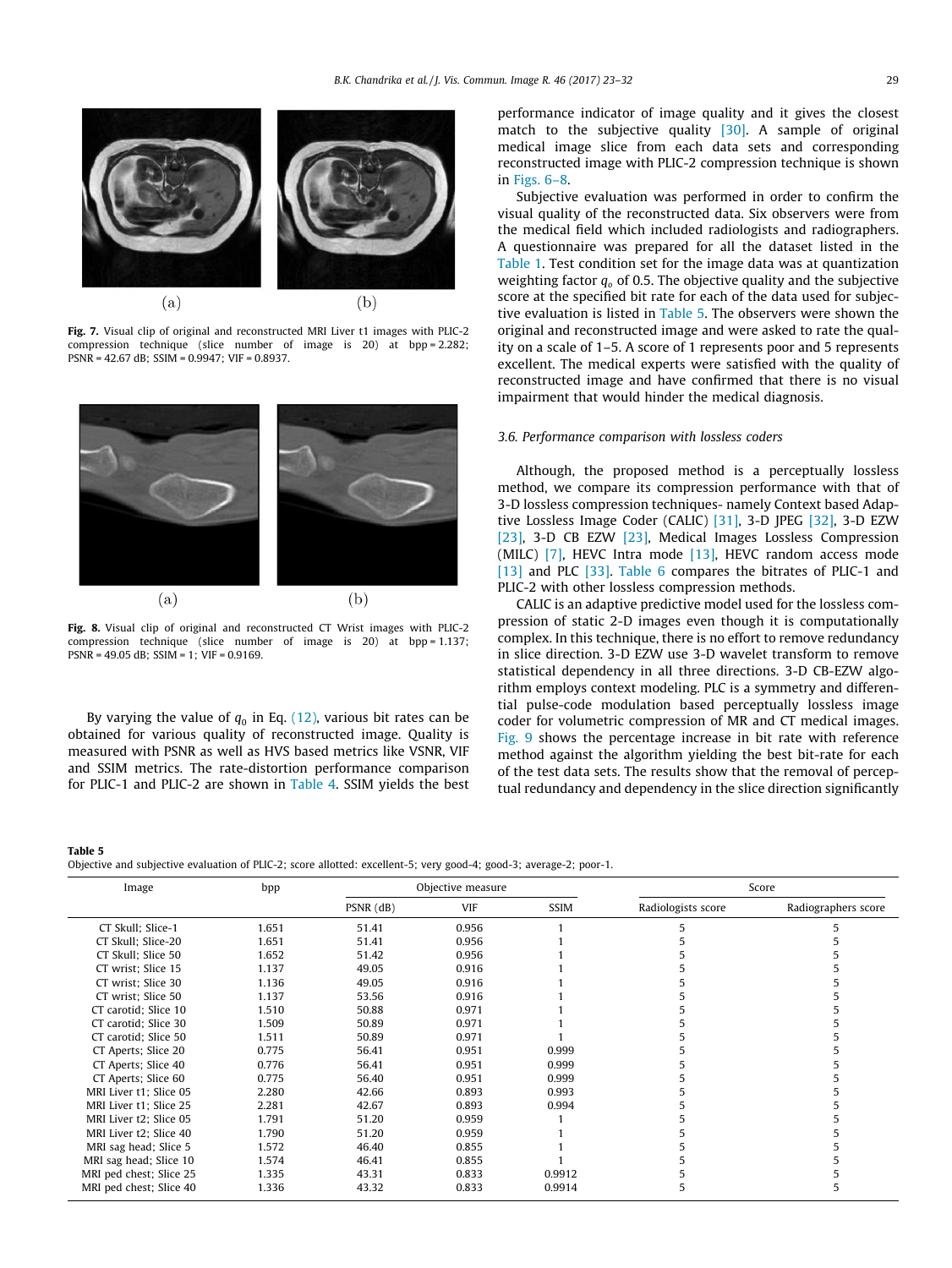<span id="page-7-0"></span>Table 6

|       |           | --- ----- (- <b>rr</b> ) -- - --- ------ - <i>--</i> --- |                |               |                 |                 |              |                 |        |        |
|-------|-----------|----------------------------------------------------------|----------------|---------------|-----------------|-----------------|--------------|-----------------|--------|--------|
| Image | CALIC[31] | 3-DEZW [23]                                              | 3-DCB EZW [23] | 3-D JPEG [32] | <b>MILC</b> [7] | HEVC Intra [13] | HEVC RA [13] | <b>PLC</b> [33] | PLIC-1 | PLIC-2 |
|       | 2.725     | 2.357                                                    | 2.200          | 3.112         | 2.030           | 3.083           | 1.905        | 2.028           | 1.767  | .652   |
| ∠     | 1.691     | 1.394                                                    | 1.272          | 1.652         | 1.066           | 2.195           | 1.155        | 1.131           | 1.150  | 1.137  |
|       | 1.654     | 1.601                                                    | 1.527          | 1.965         | 1.358           | 2.198           | 1.586        | 1.406           | l.544  | .508   |
| 4     | 1.047     | 1.060                                                    | 0.987          | 1.238         | 0.819           | 1.289           | 0.825        | 0.903           | 0.783  | 0.777  |
|       | 3.047     | 2.545                                                    | 2.398          | 3.125         | 2.196           | 3.742           | 2.391        | 1.921           | 2.286  | 2.282  |
| 6     | 2.243     | 1.944                                                    | 1.822          | 2.622         | 1.759           | 2.811           | 1.725        | 1.766           | 1.841  | 1.791  |
|       | 2.585     | 2.322                                                    | 2.227          | 2.758         | 2.097           | 2.732           | 1.873        | 1.669           | 1.572  | 1.558  |
| 8     | 2.810     | 2.176                                                    | 2.022          | 2.768         | 1.655           | 3.352           | 1.700        | 1.742           | 1.336  | 1.336  |

Comparison of bit rates (bpp) of PLCs with other methods.



Fig. 9. Percentage increase in bit rate with reference method against the algorithm yielding the best bit-rate for each test data set.

improves performance. The proposed methods show better performance when compared to CALIC, EZW, CB EZW, 3-D JPEG and MILC for most of the test data sets. The bit rate is improved by 46.44% and 49.06% on average in case of PLIC-1 and PLIC-2 respectively compared to 2-D based CALIC. If one takes the PLIC-2 as the reference for average increase in percentage bit rate, PLIC-1 yields almost similar result, since the difference between the two is 2.25%. MILC coder provide result with an average difference in bit rate of 8.12%. The average difference increases up to 19.83% and 63.47% for 3-D CB EZW and 3-D JPEG coder. Comparison of PLIC-2 coder with HEVC Intra and HEVC-RA coder provide an average difference in bit rate of 79.81% and 10.29% respectively.

#### 3.7. Performance comparison with lossy coders

The performance of the algorithms is also compared with lossy state-of-the-art coders like JPEG2000 Part 1 and JPEG2000 Part 2. The rate-distortion value for each of the dataset and the methods are given in Tables 7–9. Kakadu 7.4 version software is used for the implementation of JPEG-2KP1 and JPEG-2KP2 [\[34\]](#page-9-0). From the values in the table, it is clearly seen that PLIC-1 and PLIC-2 give a better quality either at nearly same or lower bitrates. [Tables 8](#page-8-0) [and 9](#page-8-0) show that the quality of the reconstructed image of our coder has better quality in terms of HVS metrics without any perceivable visual distortion.

| Table 7                                                                                       |  |  |
|-----------------------------------------------------------------------------------------------|--|--|
| Comparison of PSNR of JPEG-2K Part 1, JPEG-2K Part 2, PLIC-1 and PLIC-2 for various bitrates. |  |  |

| Image set | $I2K-P1$ |             | $I2K-P2$ |           | PLIC-1 |             | PLIC-2 |           |
|-----------|----------|-------------|----------|-----------|--------|-------------|--------|-----------|
|           | bpp      | $PSNR$ (dB) | bpp      | PSNR (dB) | bpp    | $PSNR$ (dB) | bpp    | PSNR (dB) |
|           | 1.664    | 49.17       | 1.684    | 49.17     | 1.654  | 50.87       | 1.648  | 50.59     |
|           | 1.261    | 53.78       | 1.281    | 52.89     | 1.229  | 52.93       | 1.224  | 53.01     |
|           | 1.702    | 55.99       | 1.707    | 55.97     | 1.7384 | 58.23       | 1.736  | 59.24     |
| 4         | 0.914    | 56.85       | 0.901    | 56.97     | 0.881  | 56.50       | 0.877  | 56.62     |
|           | 1.957    | 49.20       | 1.977    | 49.30     | 2.399  | 47.23       | 2.400  | 47.28     |
| 6         | 2.240    | 55.96       | 2.260    | 55.84     | 1.790  | 55.12       | 1.762  | 55.89     |
|           | 1.590    | 48.23       | 1.592    | 48.86     | 1.616  | 50.13       | 1.622  | 50.15     |
| 8         | 1.559    | 48.46       | 1.579    | 48.52     | 1.507  | 48.66       | 1.511  | 48.68     |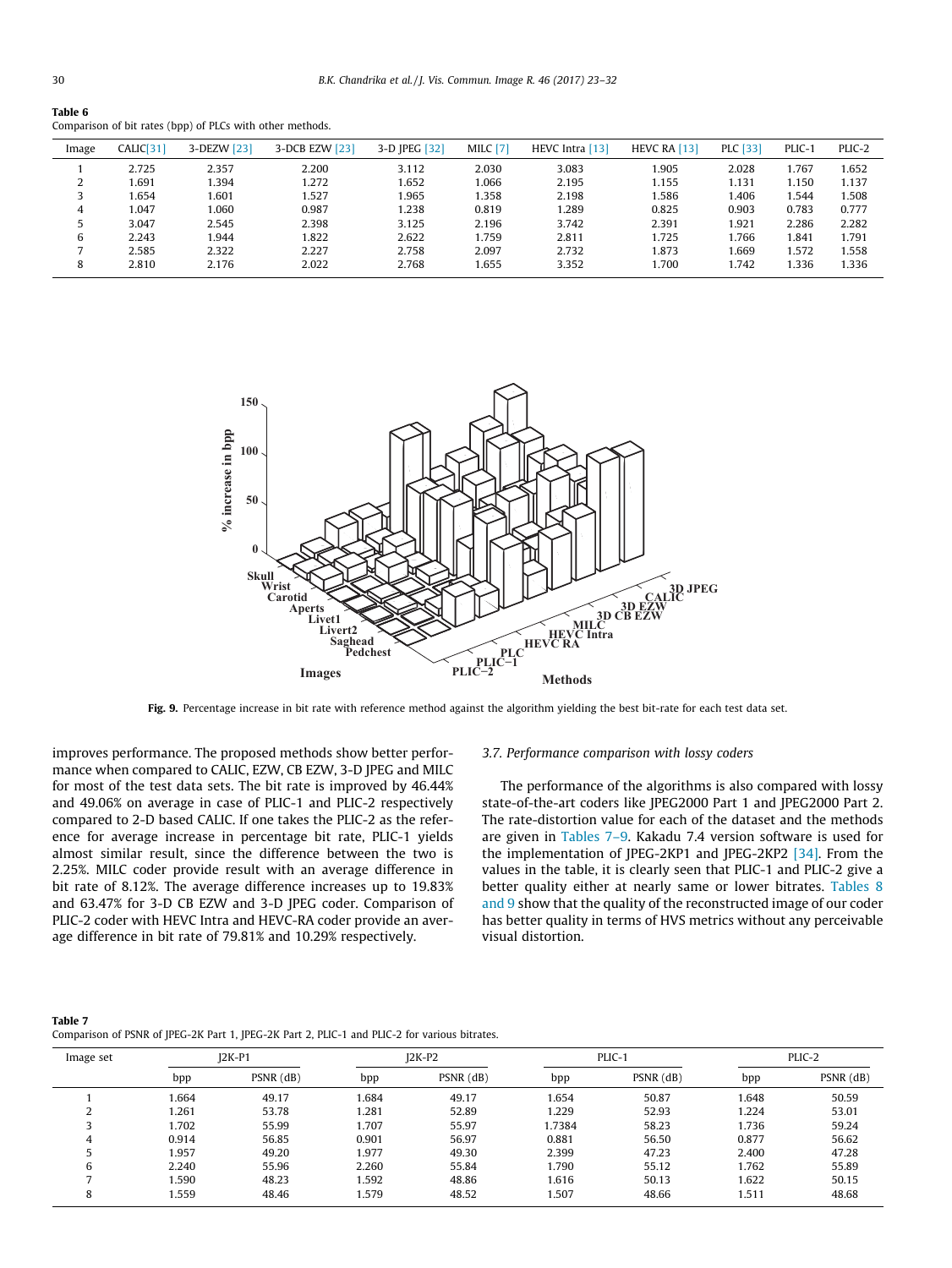<span id="page-8-0"></span>

| Table 8                                                                                       |  |
|-----------------------------------------------------------------------------------------------|--|
| Comparison of SSIM of JPEG-2K Part 1, JPEG-2K Part 2, PLIC-1 and PLIC-2 for various bitrates. |  |

| Image set | $I2K-P1$ |             | $I2K-P2$ |             | PLIC-1 |             | PLIC-2 |             |
|-----------|----------|-------------|----------|-------------|--------|-------------|--------|-------------|
|           | bpp      | <b>SSIM</b> | bpp      | <b>SSIM</b> | bpp    | <b>SSIM</b> | bpp    | <b>SSIM</b> |
|           | 1.664    | 0.99001     | 1.684    | 0.99002     | 1.654  |             | 1.648  |             |
|           | 1.261    | 0.9977      | 1.281    | 0.9976      | 1.229  |             | 1.224  |             |
|           | 1.702    | 0.9976      | 1.707    | 0.9986      | 1.7384 |             | 1.736  |             |
| 4         | 0.914    | 0.9963      | 0.901    | 0.9970      | 0.881  |             | 0.877  |             |
|           | 1.957    | 0.9926      | 1.977    | 0.9937      | 2.399  |             | 2.400  |             |
|           | 2.240    | 0.9988      | 2.260    | 0.9979      | 1.790  |             | 1.762  |             |
|           | .590     | 0.9967      | 1.592    | 0.9983      | 1.616  |             | 1.622  |             |
| õ         | .559     | 0.9918      | 1.579    | 0.9918      | 1.507  |             | 1.511  |             |

Table 9

Comparison of VIF of JPEG-2K Part 1, JPEG-2K Part 2, PLIC-1 and PLIC-2 for various bitrates.

| Image set | $I2K-P1$ |            | $I2K-P2$ |         | PLIC-1 |            | PLIC-2 |        |
|-----------|----------|------------|----------|---------|--------|------------|--------|--------|
|           | bpp      | <b>VIF</b> | bpp      | VIF     | bpp    | <b>VIF</b> | bpp    | VIF    |
|           | 1.664    | 0.9151     | 1.684    | 0.9151  | 1.654  | 0.9405     | 1.648  | 0.9489 |
|           | 1.261    | 0.9704     | 1.281    | 0.99703 | 1.229  | 0.9767     | 1.224  | 0.9825 |
|           | 1.702    | 0.9780     | 1.707    | 0.9784  | 1.7384 | 0.9881     | 1.736  | 0.99   |
| 4         | 0.914    | 0.9784     | 0.901    | 0.9792  | 0.881  | 0.9757     | 0.877  | 0.9770 |
|           | 1.957    | 0.9528     | 1.977    | 0.9535  | 2.399  | 0.9537     | 2.400  | 0.9539 |
| 6         | 2.240    | 0.9863     | 2.260    | 0.9841  | 1.790  | 0.98       | 1.762  | 0.9866 |
|           | 1.590    | 0.9199     | 1.592    | 0.9207  | 1.616  | 0.9281     | 1.622  | 0.9287 |
| 8         | 1.559    | 0.9170     | 1.579    | 0.9170  | 1.507  | 0.954      | 1.511  | 0.9540 |

#### 4. Conclusion

In this paper, we have proposed two 3-D perceptually lossless coders for medical image dataset. Inter-slice block matching applied removes any redundancies between the adjacent slices, thus addressing the volumetric coding of image data. Since most of the medical images have inherent bilateral symmetry, these are removed by a symmetry detector and intra-slice block matching.

In this work, two JND models based on HVS have been proposed to remove perceptual redundancies. Visibility threshold in JND-1 depends on average background luminance around the pixel and spatial gradient in the background luminous gradient, where as JND-2 depends on an additional texture masking. From the results, it has been shown that additional compression is achieved by using texture masking in JND-2. As the work proposes to remove perceptually redundant data, we have used HVS based quality metrics like VIF, SSIM and VSNR to evaluate the quality of the reconstructed image. Optimum value of quantizer threshold  $q_0$  is chosen by evaluating the rate-distortion performance of the two PLICs. The quality measures like PSNR, VSNR, VIF and SSIM for various bitrates computed for PLIC-1 and PLIC-2 show that these achieve good compression for higher values of PSNR and VSNR. SSIM in most of the cases are 1 or very close to 1, indicating that human eye can not distinguish between original and reconstructed image.

The compression performance of PLIC-1 and PLIC-2 is compared with that of lossless coders like CALIC, 3-D-EZW, 3-D CB EZW, MILC, HEVC Intra, HEVC-RA and PLC. From the results obtained, it is observed that our method achieves better compression without introducing any perceivable loss. Also rate-distortion performance comparison of PLIC-1 and PLIC-2 has been made with that of lossy state-of-the-art coders like JPEG2000 Part 1 and JPEG2000 Part 2. PSNR, VSNR,VIF and SSIM for various bitrates for each of the methods were calculated. From these, it has been observed that our method provides lower or same bitrates for a better quality of reconstructed image.

Thus by using JND models, we have achieved perceptually lossless compression without any loss of diagnostically significant data which will be a big milestone in the medical field. Future extension of this work can be to adapt this to a lossless-to-lossy framework by introducing scalability. Scalability is desirable for field like tele-medicine where in the medical experts can download the data at very low bitrates but can get more information when required at higher bitrates. Moreover as there is no difference between original and compressed images, subjective evaluation is rated as excellent by radiologists.

#### Acknowledgments

The authors would like to thank Prof. A. Bilgin, Department of Electrical and Computer Engineering, University of Arizona, Tucson, USA for providing us the medical image data sets.

#### References

- [1] [A. Tzannes, Compression of 3-Dimensional Medical Image Data using Part 2 of](http://refhub.elsevier.com/S1047-3203(17)30071-8/h0005) [JPEG 2000, Aware. Inc, November 2000.](http://refhub.elsevier.com/S1047-3203(17)30071-8/h0005)
- [W. Yodchanan, Lossless compression for 3-D MRI data using reversible KLT, in:](http://refhub.elsevier.com/S1047-3203(17)30071-8/h0010) [IEEE International Conference on Audio, Language and Image Processing, 2008,](http://refhub.elsevier.com/S1047-3203(17)30071-8/h0010) [pp. 1560–1564](http://refhub.elsevier.com/S1047-3203(17)30071-8/h0010).
- [3] [G. Menegaz, J. Thiran, Three-dimensional encoding/two-dimensional decoding](http://refhub.elsevier.com/S1047-3203(17)30071-8/h0015) [of medical data, IEEE Trans. Med. Imag. 22 \(2003\) 424–440](http://refhub.elsevier.com/S1047-3203(17)30071-8/h0015).
- [4] [V. Sanchez, R. Abugharbieh, P. Nasiopoulos, Symmetry-based scalable lossless](http://refhub.elsevier.com/S1047-3203(17)30071-8/h0020) [compression of 3D medical image data, IEEE Trans. Med. Imag. 28 \(2009\)](http://refhub.elsevier.com/S1047-3203(17)30071-8/h0020) [1062–1072.](http://refhub.elsevier.com/S1047-3203(17)30071-8/h0020)
- [5] V. Sanchez, R. Abugharbieh, P. Nasiopoulos, 3D scalable lossless compression of medical images based on global and local symmetries, in: 16th IEEE International Conference on Image Processing, 2009, pp. 2525–2528.
- [6] S. Amraee, N. Karimi, S. Samavi, S. Shirani, Compression of 3D MRI images based on symmetry in prediction-error field, in: IEEE International Conference on Multimedia and Expo., 2011, pp. 1–6.
- [7] R. Pizzolante, B. Carpentieri, Lossless, low-complexity, compression of threedimensional volumetric medical images via linear prediction, in: 18th IEEE International Conference on Digital Signal Processing, 2013, pp. 1–6.
- [8] D.A. Clunie, Lossless compression of grayscale medical images: effectiveness of traditional and state of the art approaches, in: Medical Imaging 2000, International Society for Optics and Photonics, 2000, pp. 74–84.
- [9] [S.-G. Miaou, F.-S. Ke, S.-C. Chen, A lossless compression method for medical](http://refhub.elsevier.com/S1047-3203(17)30071-8/h0045) [image sequences using JPEG-LS and interframe coding, IEEE Trans. Inform.](http://refhub.elsevier.com/S1047-3203(17)30071-8/h0045) [Technol. Biomed. 13 \(5\) \(2009\) 818–821.](http://refhub.elsevier.com/S1047-3203(17)30071-8/h0045)
- [10] [C. Yan, Y. Zhang, J. Xu, F. Dai, L. Li, Q. Dai, F. Wu, A highly parallel framework for](http://refhub.elsevier.com/S1047-3203(17)30071-8/h0050) [HEVC coding unit partitioning tree decision on many-core processors, IEEE](http://refhub.elsevier.com/S1047-3203(17)30071-8/h0050) [Sign. Process. Lett. \(2014\) 573–576.](http://refhub.elsevier.com/S1047-3203(17)30071-8/h0050)